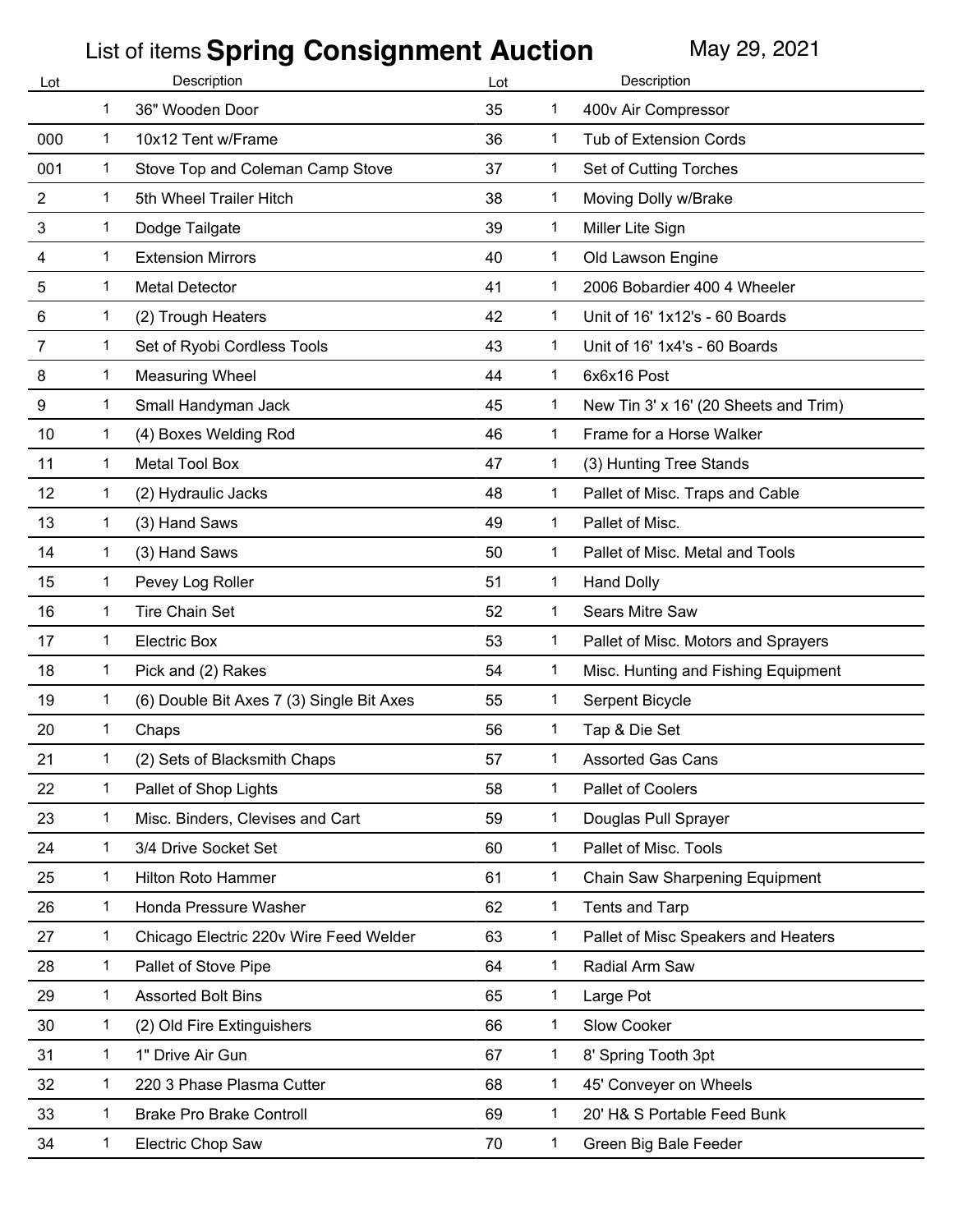| Lot | Description  |                                   | Lot |              | Description                           |
|-----|--------------|-----------------------------------|-----|--------------|---------------------------------------|
| 71  | 1            | Bushhog 5 Bottom Plow             | 107 | 1            | Coleman 4000 Watt Generator           |
| 72  | 1            | Green Big Bale Feeder w/Wheels    | 108 | $\mathbf 1$  | 220v Air Compressor                   |
| 73  | 1            | 20' H & S Portable Feed Bunk      | 109 | 1            | Electric Motor & Bucket of Misc.      |
| 74  | 1            | (4) Mineral Feeders               | 110 | 1            | <b>Tool Box of Fittings</b>           |
| 75  | 1            | Freeze Proof Water Trough         | 111 | $\mathbf 1$  | 3" Air Cutter Central Pneumatic       |
| 76  | 1            | <b>Liquid Mineral Feeder</b>      | 112 | 1            | Propane Cooker                        |
| 77  | 1            | NH 3pt Big Bale Handler Hyd.      | 113 | $\mathbf{1}$ | 2500lb ATV Winch                      |
| 78  | 1            | HiQual Hydraulic Calf Table       | 114 | $\mathbf 1$  | (4) New 39" Page Wire                 |
| 79  | 1            | <b>Teco Squeeze Chute</b>         | 115 | 1            | Partial 39" Page Wire                 |
| 80  | 2            | 48" Plastic Culverts              | 116 | 1            | (2) New 48" Page Wire                 |
| 81  | 1            | Pickup Flatbed                    | 117 | 1            | (2) New 36" Page Wire                 |
| 82  | 1            | Pull Type Broadcaster             | 118 | $\mathbf{1}$ | New 36" Page Wire                     |
| 83  | 1            | 40' x 10' Land Plane              | 119 | $\mathbf 1$  | Page Wire Stretcher                   |
| 84  | 1            | Grain Auger On Wheels             | 120 | $\mathbf 1$  | (2) Dollies                           |
| 85  | 1            | (6) Metal Ground Feeders          | 121 | 1            | <b>Industrial Cook Stove</b>          |
| 86  | 1            | Big Bale Stacker Hyd. Pull Type   | 122 | 1            | (2) Industrial Blowers                |
| 87  | 1            | Paddle Wheel Pull Scraper         | 350 | $\mathbf 1$  | <b>Small Tractor Rototiller</b>       |
| 88  | 1            | Hay Buster 2000                   | 351 | 1            | <b>Boys Red Bicycle</b>               |
| 89  | 1            | Old Roller Mill                   | 352 | $\mathbf 1$  | <b>Girls Pink Bicycle</b>             |
| 90  | 1            | 18' John Deere Disc               | 353 | 1            | <b>English Saddle</b>                 |
| 91  | 1            | Insulated Pig Waterer             | 354 | 1            | Western Saddle                        |
| 92  | 1            | Dry Mineral Feeder                | 355 | 1.           | Cattle Systems Feeder 16' x 16'       |
| 93  | 1            | Pallet of Abaton Wood Post        | 356 | 1            | Makita Chop Saw 10"                   |
| 94  | 1            | <b>Plastic Water Trough</b>       | 357 | 1            | Black & Decker Chopsaw 10"            |
| 95  | 1            | Craftsman Push Lawnmower          | 358 | $\mathbf{1}$ | Ryobi 10" Table Saw                   |
| 96  | 1            | Small Wire Feed Welder            | 359 | $\mathbf{1}$ | Complete Sauna Building               |
| 97  | 1            | Food Warmer                       | 360 | 1            | <b>Craftsman Table Saw</b>            |
| 98  | 1            | Earth Wood Stove                  | 361 | 1            | Club Car Golf Cart Dump Box /Brackets |
| 99  | 1            | 2 Man Post Auger w/2 Bits 6" & 8" | 362 | $\mathbf{1}$ | (2) Electric Heaters                  |
| 100 | $\mathbf{1}$ | Dewalt Radial Arm Saw             | 363 | $\mathbf{1}$ | 8" Triple Wall Stove Pipe             |
| 101 | 1            | (2) Skil Saws                     | 364 | $\mathbf{1}$ | Assorted Staples and Nails            |
| 102 | $\mathbf{1}$ | Chain                             | 365 | $\mathbf 1$  | Box of Misc. Caulking                 |
| 103 | 1            | (3) Binders                       | 366 | $\mathbf 1$  | Wood Box of Misc.                     |
| 104 | 1            | T Post Driver                     | 367 | 1            | <b>Black &amp; Decker Miter Saw</b>   |
| 105 | 1            | (2) Shop Lights                   | 368 | $\mathbf 1$  | (3) Sawzalls Electric                 |
| 106 | $\mathbf{1}$ | Metal Band Saw                    | 369 | 1            | Senco Nail Gun                        |
|     |              |                                   |     |              |                                       |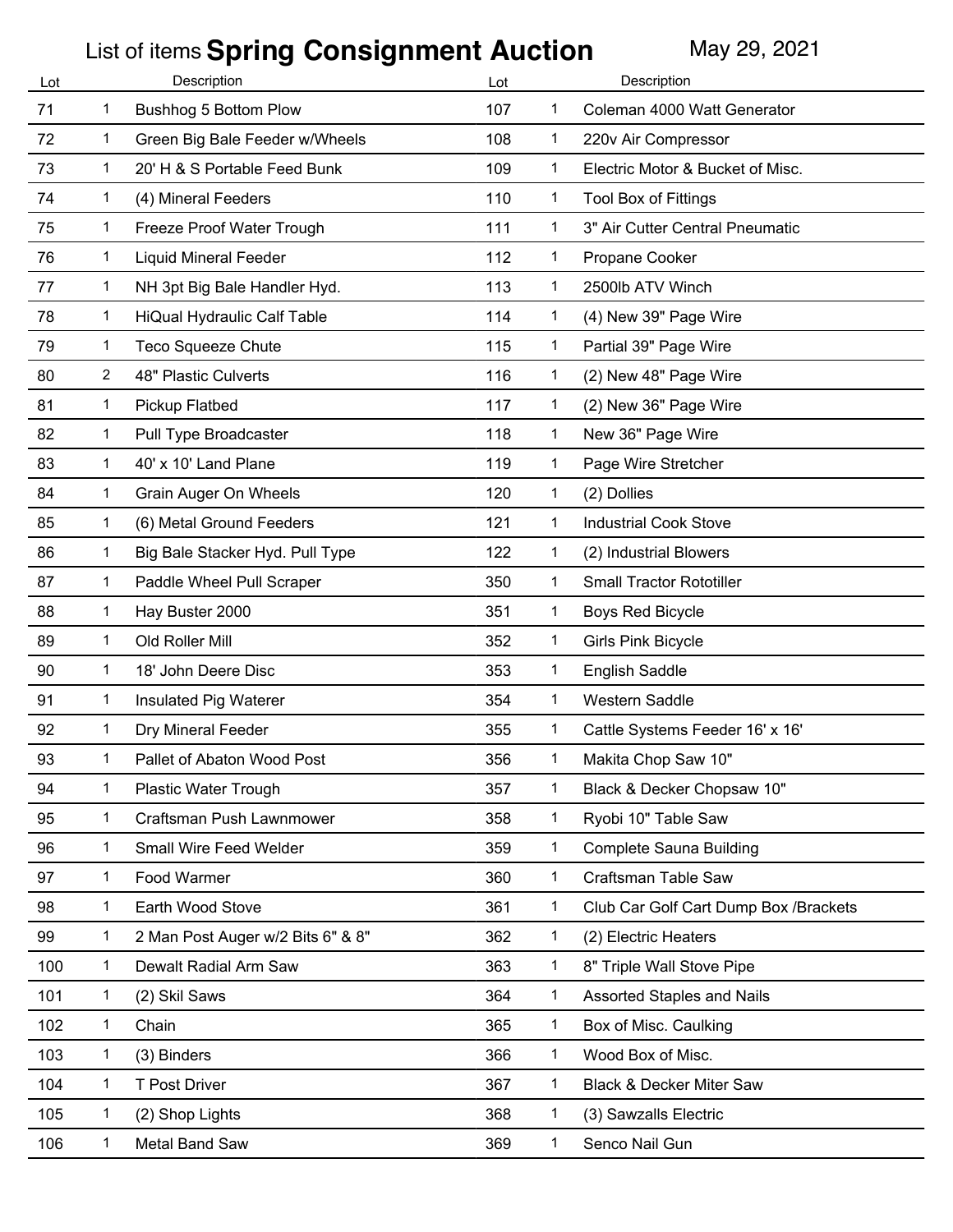| Lot | Description  |                                                | Lot |                | Description                          |
|-----|--------------|------------------------------------------------|-----|----------------|--------------------------------------|
| 370 | 1            | <b>Dewalt Cordless Drill</b>                   | 406 | 1              | <b>Portable Hunting Blind</b>        |
| 371 | 1            | <b>Electric Light</b>                          | 407 | 1              | <b>Carquest Shop Bench</b>           |
| 372 | 1            | Orange Box of Misc.                            | 408 | 1              | Propane Furnace                      |
| 373 | 1            | Box of Misc. Jars                              | 409 | 1              | Chain Winch                          |
| 374 | 1            | 12 Ton Hay Jack                                | 410 | 1              | Coleman Ice Chest w/Misc. Tools Etc. |
| 375 | 1            | <b>Bucket of Misc. Bolts</b>                   | 411 | 1              | Small Pallet of Misc. Tire Chains    |
| 376 | 109          | T Posts                                        | 412 | $\mathbf 1$    | Misc. Ice Chest                      |
| 377 | 1            | (9) Railroad Ties & (2) Pressure Treated Posts | 413 | 1              | Long Chain w/2 Hooks                 |
| 378 | 1            | (2) Rolls Page Wire                            | 414 | 1              | Long Chain w/2 Hooks                 |
| 378 | $\mathbf 1$  | (5) Rolls Used Barb Wire                       | 415 | 1              | Long Chain w/2 Hooks                 |
| 379 | 1            | Misc. Pipe Posts                               | 416 | 1              | Chain w/2 Hooks                      |
| 381 | 1            | <b>Blazer Wood Stove</b>                       | 417 | 1              | Short Chain w/2 Hooks                |
| 382 | 1            | Antique Wood Stove                             | 418 | $\overline{7}$ | <b>Chain Binders</b>                 |
| 383 | 1            | (2) Metor Base w/Double mast & one with        | 419 | 1              | <b>Engine Stand</b>                  |
| 384 | 1            | 3 Wheel Bike                                   | 420 | 1              | Sears Roebuck & Co. Lathe            |
| 385 | 1            | Small Boat Trailer                             | 421 | 1              | 2 Ton Engine Hoist                   |
| 386 | $\mathbf 1$  | <b>Cement Mixer</b>                            | 422 | 1              | Aluminum Extension Ladder            |
| 387 | 1            | Portable Diesel Heater                         | 423 | $\mathbf 1$    | 20 Ton Shop Press                    |
| 388 | $\mathbf{1}$ | Old Dolly                                      | 424 | $\mathbf{1}$   | Nordic Track Sequoia                 |
| 389 | 1            | <b>Trailer Hitch</b>                           | 425 | 1              | Duracraft 16 Speed Drill Press       |
| 390 | 1            | <b>Briggs and Stratton Generator</b>           | 426 | 1.             | <b>Bosch Router Table w/Bits</b>     |
| 391 | $\mathbf 1$  | <b>Tractor Cycle Mower</b>                     | 427 | 1.             | Ryobi Tale Saw 10" Portable          |
| 392 | 1            | 2 Bottom Pull Plow                             | 428 | 1              | (4) 6 Ton Jack Stands                |
| 393 | 1            | Pull Lawn Roller                               | 429 | 1              | T-Max Wench 2300                     |
| 394 | $\mathbf{1}$ | <b>Assorted Page Wire</b>                      | 430 | $\mathbf{1}$   | Pittsburgh 1.5 Ton Floor Jack        |
| 395 | 1            | Roll of Barb Wire                              | 431 | 1              | Llfan 3.0 Gas Motor                  |
| 396 | 1            | Assorted Angle Iron                            | 432 | 1              | <b>Weed Burner</b>                   |
| 397 | $\mathbf 1$  | <b>Assorted Tin</b>                            | 433 | $\mathbf 1$    | King Sand Blasting Cabinet           |
| 398 | 1            | (12) T Post & (5) Small Post                   | 434 | 1              | Shop Vac 6 Gallon                    |
| 399 | $\mathbf{1}$ | <b>Fence Stays</b>                             | 435 | $\mathbf{1}$   | <b>Professional Grill Box</b>        |
| 400 | $\mathbf{1}$ | <b>Electric Chair Lift</b>                     | 436 | 1              | Tool Box filled w/Tap and Dyes       |
| 401 | 1            | 1100R Diamond Back Exercise Bike               | 437 | $\mathbf 1$    | <b>Transmission Jack</b>             |
| 402 | 1            | <b>Total Body Trainer Weight Bench</b>         | 438 | 1              | Pittsburgh Load Leveler              |
| 403 | $\mathbf 1$  | Red Wagon                                      | 439 | 1              | (4) Fishing Poles and Reels          |
| 404 | $\mathbf 1$  | <b>Game Carrier</b>                            | 440 | $\mathbf 1$    | <b>Tool Box Full of Hones</b>        |
| 405 | $\mathbf{1}$ | (3) Large Pipe Wrenches                        | 441 | 1              | Crescent Socket Open End Set         |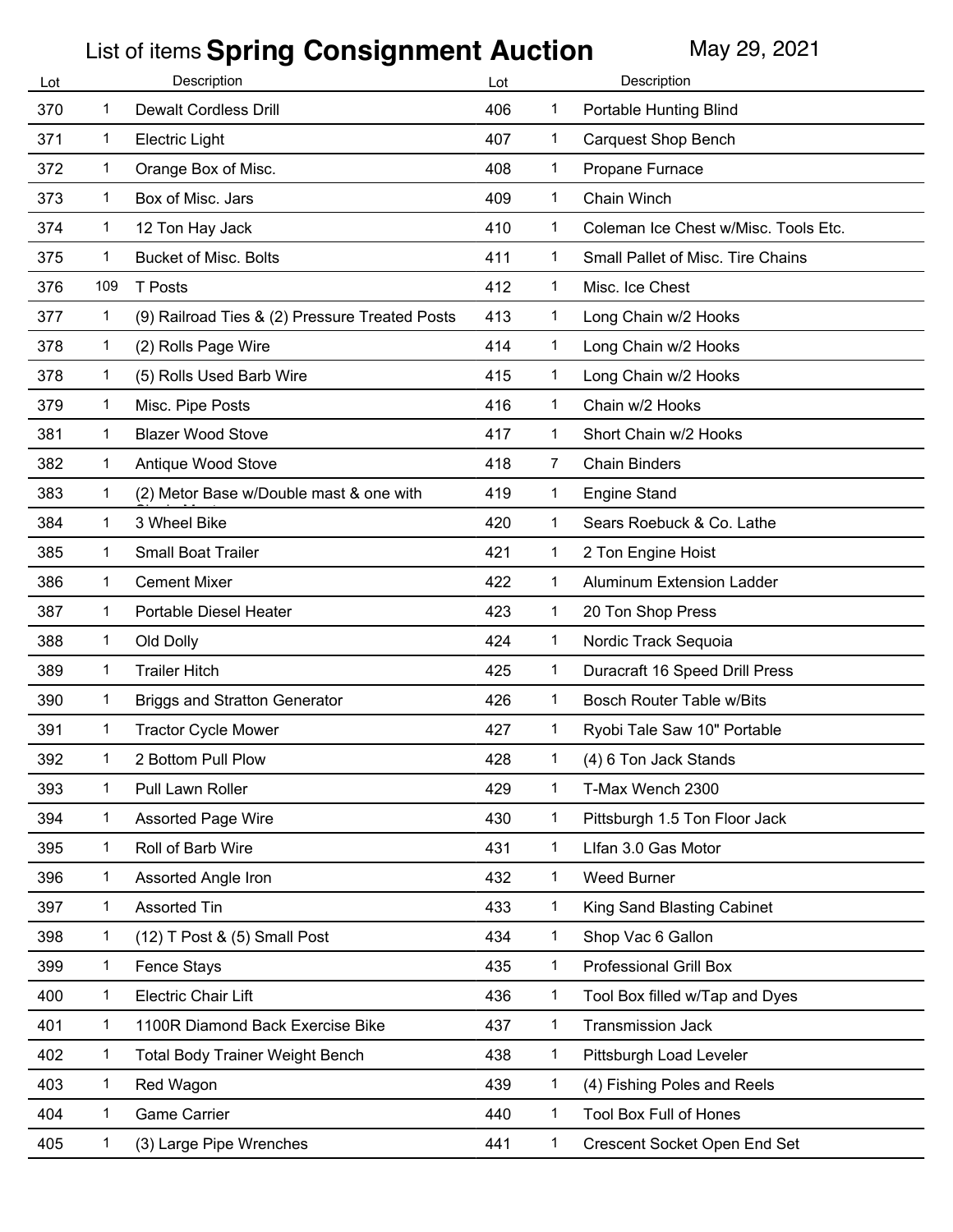| Lot | Description  |                                                | Lot |              | Description                                   |
|-----|--------------|------------------------------------------------|-----|--------------|-----------------------------------------------|
| 442 | 1            | Husky 1850w Portable Generator                 | 478 | 1            | Central Pneumatic Air Compressor              |
| 443 | 1            | 2 Ton Floor Jack                               | 479 | $\mathbf 1$  | Dewalt Air Compressor                         |
| 444 | 1            | (2) Pair Pittsburgh Vehicle Dollies            | 480 | 1            | (2) Air Hoses                                 |
| 445 | 1            | (2) Metal Boxes of Drill Bits                  | 481 | 1            | (2) Heaters - 1 Electric, 1 Propane           |
| 446 | 1            | Pallet of Rough Country Suspension System      | 482 | $\mathbf 1$  | Wood Lathe                                    |
| 447 | 1            | Pallet of Misc. Horse Supplies                 | 483 | 1            | Pallet Misc. Lights and Tools                 |
| 448 | 1            | Misc. Jugs of Oil                              | 484 | $\mathbf 1$  | Air Gun                                       |
| 449 | 1            | Misc. Kitchen Tools & Etc.                     | 485 | 1            | 3/8 Electric Drill                            |
| 450 | 1            | Jerry Gas Can Holder                           | 486 | 1            | Mega 2 Quick Charger                          |
| 451 | 1            | Misc. Copper Tubing                            | 487 | 1            | <b>Makita Wire Wheel</b>                      |
| 452 | 1            | Load Handler                                   | 488 | 1            | Makita Grinder 4 1/2"                         |
| 453 | 1            | Drill Doctor 350X                              | 489 | $\mathbf 1$  | All Angle Drill                               |
| 454 | 1            | <b>Dremel Multi-Max</b>                        | 490 | $\mathbf 1$  | Plastic Tub of Drill Bits and Honing Tools    |
| 455 | 1            | <b>Rigid Sawzall</b>                           | 491 | $\mathbf 1$  | Wooden Swivel Handle for Wooden Dolly         |
| 456 | 1            | Ryobi Sawzall                                  | 492 | 1            | Plastic Crate w/Misc Tools                    |
| 457 | 1            | Ball Joint Service Tool w/4 Wheel Drive        | 493 | 1            | Sawzall                                       |
| 458 | 1            | Plastic Container w/Tool Temp Heat Gun, Pulley | 494 | 1            | Misc. Electric Tools (Jigsaws, Routers, Etc.) |
| 459 | 1            | Box w/Sway Tamer Hitch & Misc. Hitch Items     | 495 | 1            | Bench Grinder 5"                              |
| 460 | 1            | Tasco Telescope                                | 496 | 1            | <b>Black and Decker Angle Drill</b>           |
| 461 | 1            | Box of Misc. Old Arrows and Broadheads         | 497 | 1            | Jigsaw                                        |
| 462 | 1            | Pallet Misc. Brake Calibers & Shoes, Etc. &    | 498 | 1            | Makita Finishing Sander                       |
| 463 | 1            | <b>Champion Air Compressor</b>                 | 499 | 1.           | (2) Sets of Golf Clubs                        |
| 464 | 1            | Pallet Misc. Shop Supplies and Tools           | 500 | 1            | Pallet of Misc.                               |
| 465 | 1            | Pallet Misc. Canning and Pressure Cooker       | 501 | 1            | Wood Box Misc.                                |
| 466 | $\mathbf{1}$ | <b>Dremel Makita Tool</b>                      | 502 | $\mathbf 1$  | Pallet of Misc.                               |
| 467 | 1            | 16" Scroll Saw on Cabinet                      | 503 | 1            | Pallet of Misc.                               |
| 468 | 1            | Barrel of Misc. Axes                           | 504 | 1            | (3) Porch Lights                              |
| 469 | 1            | (2) Car Ramps                                  | 505 | 1            | (2) 5 Gal Jeep Cans & (3) Red Plastic Cans    |
| 470 | 1            | (4 Corner Clamps                               | 506 | 1            | Sport-Brella, Folding Campchair and Badminton |
| 471 | $\mathbf{1}$ | (6) Wood Clamps (Canwood)                      | 507 | $\mathbf{1}$ | North Star Steam Cleaner Honda Motor          |
| 472 | 1            | (2) Quick-Grip Clamps                          | 508 | $\mathbf{1}$ | Toyo Laser 73 Oil Monitor Stove               |
| 473 | 1            | (3) Levels                                     | 509 | $\mathbf 1$  | Lincoln Power Mig 255 Wire Welder             |
| 474 | 1            | (2) Live Traps                                 | 510 | $\mathbf 1$  | (7) Bags Water Softener Salt                  |
| 475 | 1            | Pallet of Misc.                                | 511 | 1            | <b>Under Water Viewing System</b>             |
| 476 | $\mathbf 1$  | <b>Barrel Pump</b>                             | 512 | $\mathbf 1$  | Coleman Water Heater                          |
| 477 | 1            | <b>Movers Dolly</b>                            | 513 | 1            | Small Table Saw w/Electric Motor              |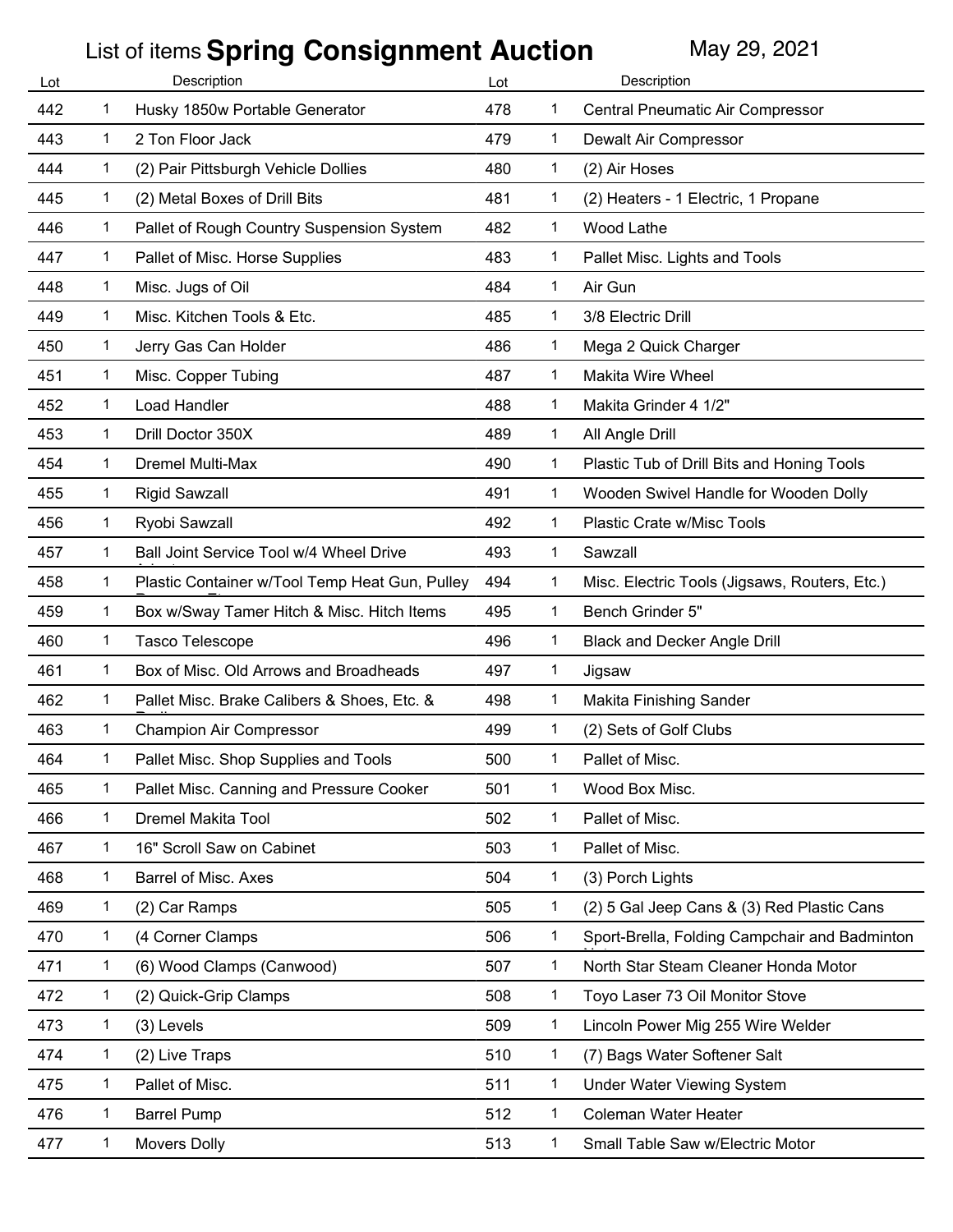| Lot |              | Description                           | Lot |              | Description                                    |
|-----|--------------|---------------------------------------|-----|--------------|------------------------------------------------|
| 514 | 1            | Kolpin Gun Boot                       | 550 | 1            | Set of Forks                                   |
| 515 | 1            | Small Tow Chain w/2 Hooks             | 551 | 1.           | Farm Trailer w/2 Spares                        |
| 516 | 1            | Chain w/1 Hook                        | 552 | 1.           | Roll of Blue Plastic Tubing                    |
| 517 | 1            | Large Chain w/1 Hook                  | 553 | 1            | Roll of Heavy Copper Wire                      |
| 518 | 1            | Large Chain w/2 Hooks                 | 554 | 1            | 3pt V Ditcher                                  |
| 519 | 1            | (4) 8 Hole 16" Aluminum Wheels        | 555 | 1            | Old Green Squeeze Chute                        |
| 520 | $\mathbf 1$  | <b>EZE Lift Hitch and 2 Receivers</b> | 556 | 1            | (2) Pallets of Large Conduit Assorted Sizes    |
| 521 | 1            | <b>EZE Lift Hitch and 1 Receiver</b>  | 557 | 1            | Bucket of 3                                    |
| 522 | 1            | (300+) Auto Safety Glass 12"x12"      | 558 | 1            | (3) Horse Feeders                              |
| 523 | $\mathbf{1}$ | Large Metal Tool Box                  | 559 | 1            | <b>Wheel Barrow</b>                            |
| 524 | 1            | (4) Plastic Water Troughs             | 560 | 1            | Toro Lawn Mower                                |
| 525 | $\mathbf{1}$ | (9) 55 Gallon Barrels                 | 561 | 1            | <b>Briggs and Stratton Edger</b>               |
| 526 | $\mathbf{1}$ | (2) Small Generators                  | 562 | 1            | Homelite Chain Saw                             |
| 527 | 1            | Fifth Wheel Hitch                     | 563 | 1            | Pallet of Misc. Gas Cans and Tool Boxes        |
| 528 | 1            | 2 Ton Chain Hoist                     | 564 | 1            | Suction Tubes for Irrigating                   |
| 529 | 1            | Quad Snow Plow                        | 565 | 1            | (2) Hi-Lift Jacks                              |
| 530 | $\mathbf{1}$ | (2) Metal Fuel Tanks                  | 565 | 1            | Plastic and Metal Box                          |
| 531 | 1            | Self Propelled Snow Blower            | 566 | 1            | (3) Hydraulic Jacks                            |
| 532 | $\mathbf{1}$ | Central Hydraulic 2.5 Ton Pallet Jack | 567 | 1            | (2) Fishing Poles                              |
| 533 | 1            | Meyers Hyd. Snow Plow for Pickup      | 568 | 1            | <b>Archery Bows</b>                            |
| 534 | 1            | (2) Side Tool Boxes                   | 569 | 1            | (2) Archery Cross Bows & (2) Wood Rifle Stocks |
| 535 | 1            | 30 Ton Shop Press                     | 570 | 1            | (2) Old Trunks                                 |
| 536 | 1            | Small Electric Air Compressor         | 571 | 1            | <b>Used Ropes</b>                              |
| 537 | 1            | Dura Craft Drill Press                | 572 | 1            | 1972 Micro Craft Boat & Trailer                |
| 538 | 1            | Radial Arm Saw                        | 573 | $\mathbf{1}$ | Cub Cadet Push Weed Eater                      |
| 539 | 1            | Paint Sprayer                         | 574 | 1            | 225-75R15 Tires and Wheels                     |
| 540 | 1            | Metal Band Saw                        | 575 | 1            | Sears 1250 Watt Generator                      |
| 541 | 1            | <b>Gas Powered Auger</b>              | 576 | $\mathbf{1}$ | Small Homelite Rototiller                      |
| 542 | 1            | Tonutti RCS10 Hay Rake                | 577 | 1            | Metal Side Box Tool Box                        |
| 543 | 1            | <b>Utility Bed</b>                    | 578 | 1            | Large Comalong                                 |
| 544 | 1            | Polaris Sportsmen 850                 | 579 | 1            | (2) Snow Shovels                               |
| 545 | 1            | (4) 235 85 R 16 Tires and Wheels      | 580 | 1            | <b>Berkley PTO Pulley</b>                      |
| 546 | 1            | Unit of Short Lumber                  | 581 | 1            | Pump System w/Diesel Motor                     |
| 547 | 1            | Unit of Long Lumber                   | 582 | 1            | Spool of Phone Wire                            |
| 548 | $\mathbf{1}$ | Unit of 4x4x6 Lumber                  | 583 | 1            | (2) Large Wheels                               |
| 549 | 1            | Hose Reel                             | 584 | 1            | Motorcycle Windshield                          |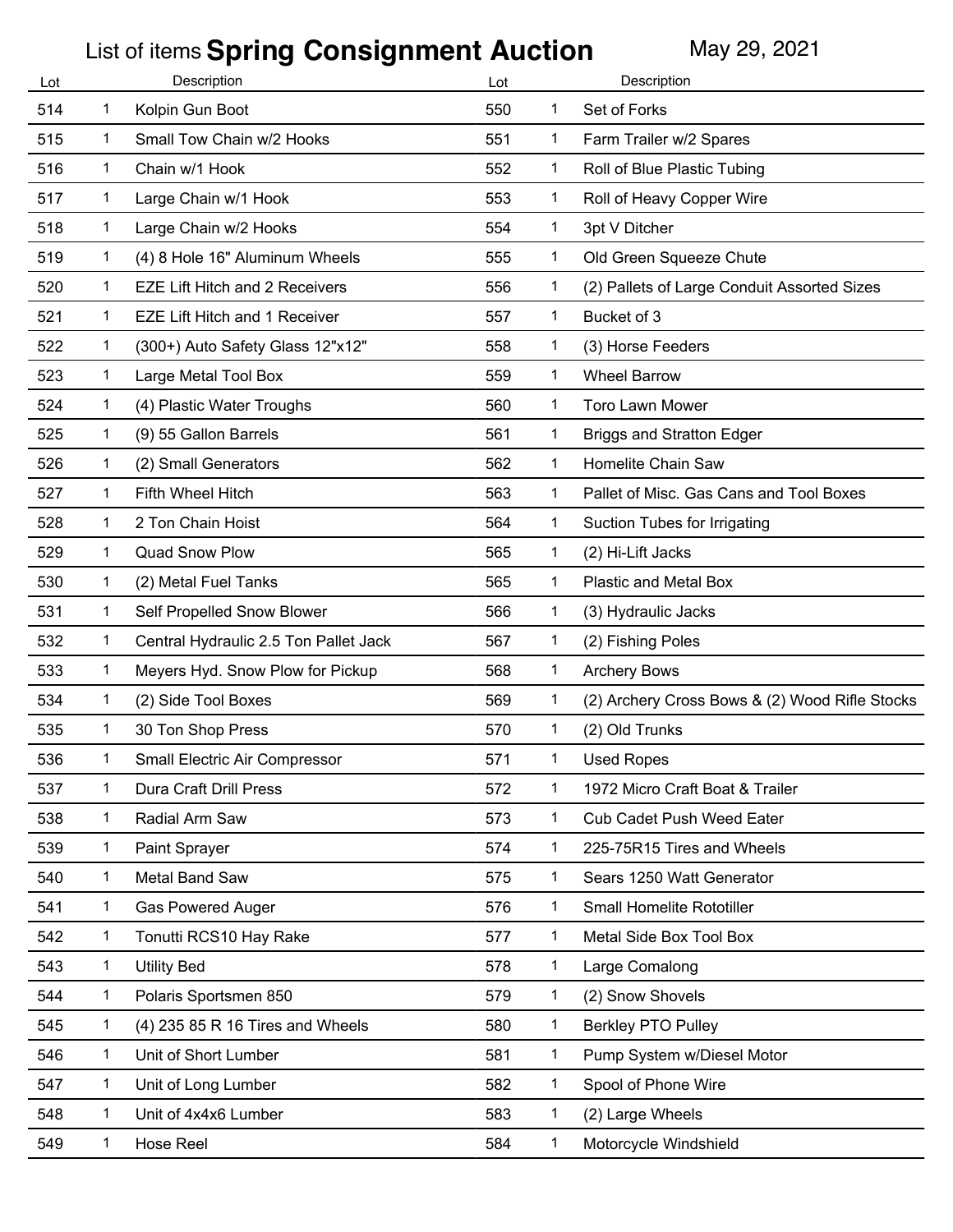| Lot | Description  |                                               | Lot |              | Description                                    |
|-----|--------------|-----------------------------------------------|-----|--------------|------------------------------------------------|
| 585 | 1            | Pallet Buckets, Paint Guns, Chains, Live Trap | 621 | 1            | 100 Gal Fuel Tank w/Hose, Nozzle & Filter      |
| 586 | 1            | (2) Milk Cans                                 | 622 | 1            | Aluminum Proteck Pickup Tool Box w/Ax &        |
| 587 | 1            | Shop Vise on Stand                            | 623 | 1            | (4) 265 75-16 10 Ply Tires                     |
| 588 | 1            | Fire Pot                                      | 624 | 1            | Man Basket                                     |
| 589 | 1            | <b>Cooling System</b>                         | 625 | 1            | Material Rack, Pallet of Arms w/A Frames       |
| 590 | 1            | (6) Metal Chairs                              | 650 | 1            | <b>Bundle of Ladders</b>                       |
| 591 | $\mathbf{1}$ | (3) Metal Rims                                | 651 | 1.           | Lincoln Welder w/Leads and Chop Saw            |
| 592 | 1            | <b>Wood Cook Stove</b>                        | 652 | 1            | Lincoln Welder w/Leads and Hand Truck          |
| 593 | 1            | Shop Wood / Metal Rack                        | 653 | 1.           | Powder River Crowding Gate                     |
| 594 | $\mathbf{1}$ | (2) Boxes of Invisible Tape                   | 654 | 1.           | 3pt Arena Groomer/Drag                         |
| 595 | 1            | Oil Barrel                                    | 655 | 1            | (2) Yellow Material Bins on Wheels             |
| 596 | 1            | <b>Bird Cage</b>                              | 656 | 1            | Large Volume Bucket - Skid Steer Mount         |
| 597 | 1            | Warn Winch                                    | 657 | 1.           | Pallet of Racking w/Wire Shelves & Pallet of   |
| 598 | 1            | <b>Bench Vise</b>                             | 658 | 1            | (2) Oil Spill Containment Pallets (Black)      |
| 599 | 1            | Semi Trailer Axle                             | 659 | 1.           | Pallet Racking (Red) - 4 Uprights              |
| 600 | 1            | (2) Boxes of Roof Jacks, Black Box w/Plastic  | 660 | 1.           | Heavy Duty Skid Steer Bucket w/Teeth           |
| 601 | 1            | <b>RV Cooling Package</b>                     | 661 | 77           | 4x4 Lumber 8' - 14'                            |
| 602 | 1            | (4) Buckets of Plastic Cap Nails              | 662 | 1            | 3x3 Galvanized Angle Iron 20' w/3/4 Pipe & (2) |
| 603 | $\mathbf{1}$ | (2) Nylon Tow Straps                          | 663 | 1            | 8" Post Hole Auger                             |
| 604 | 1            | Pallet of Concrete Tools, Tamp, Form States   | 664 | 1            | Case of 5/8 x 4 Grade 5 Bolts (200)            |
| 605 | 1            | <b>Assorted Air Hoses</b>                     | 665 | 1            | Desk w/Chair                                   |
| 606 | 1            | Balder Grinder On Stand                       | 666 | 1            | <b>Craftsman Rototiller</b>                    |
| 607 | 1            | <b>Small Drill Press</b>                      | 667 | 1            | Yard Machine Wood Chipper                      |
| 608 | 1            | (2) Wire Brush Grinder on Stand - Home Made   | 668 | 1            | Husqvarna Self Propelled Tiller                |
| 609 | 1            | Roll of Stainless Sheet Metal                 | 669 | $\mathbf{1}$ | Speedaire Air Compressor                       |
| 610 | 1            | Bundle of Reclaimed Chip lap 6"               | 670 | 1            | Yellow Pressure Washer w/Hoses                 |
| 611 | 1            | Front Axle from 05 Ford Super Duty            | 671 | 1            | Pallet of Bolt Bins                            |
| 612 | 1            | Ryobi Sander on Stand                         | 672 | 1            | 6' King Cutter Rotary Motor                    |
| 613 | 1            | Shop Smith w/Parts and Manual                 | 673 | 1            | Pallet of Decorative Windows 25+-              |
| 614 | 1            | Delta Saw Buck Miter Saw                      | 674 | 1            | Pair of Reconditioned Barrenburg Fert. Bins    |
| 615 | 1            | <b>Stainless Quarter Fenders for Truck</b>    | 675 | 1            | Bundle of Shiplap 257 Board Feed #3            |
| 616 | 1            | Package of Decorative Windows                 | 676 | 1            | Bundle of Shiplap 257 Board Feed #4            |
| 617 | 1            | Set of Car Ramps                              | 677 | 1            | Bundle of Shiplap 200 Board Feed #5            |
| 618 | 1            | Victor Torch Set                              | 678 | 1            | Bundle of Shiplap 150 Board Feed #6            |
| 619 | 1            | 2002 F250 Ford V10 - Bad Motor                | 679 | 1            | 8' 3pt Box Scraper                             |
| 620 | 1            | Self Dumping Bin                              | 680 | 1            | 5' 3pt PTO Mower                               |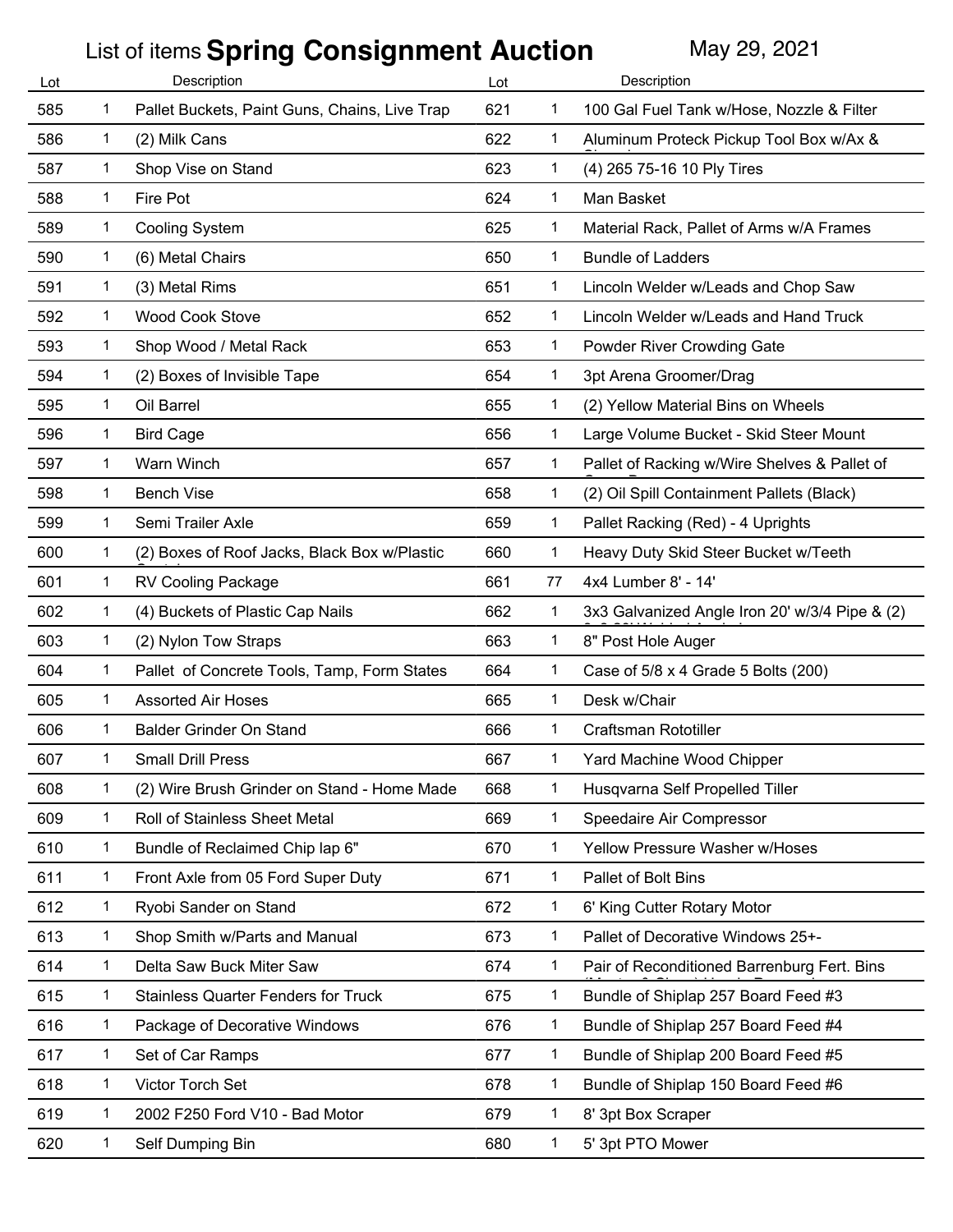| Lot | Description |                                           | Lot |              | Description                             |
|-----|-------------|-------------------------------------------|-----|--------------|-----------------------------------------|
| 681 | 1           | 1992 Chevy 4x4 Diesel Service Truck       | 717 | 1            | 3pt Blade                               |
| 682 | 1           | Human Lift                                | 718 | 1            | IH Farmall M Bucket & Frame             |
| 683 | 1           | Saddle and Blanket                        | 719 | 1            | John Deere Pull Type Sickle Mower       |
| 684 | 1           | Saddle and Blanket                        | 720 | 1            | (20) Self Leveling Sprinklers           |
| 685 | 1           | Saddle                                    | 721 | $\mathbf{1}$ | (4) Hydraulic Cylinders                 |
| 686 | 1           | Magna Force 5hp 220v Air Compressor       | 722 | 1            | 4 in 1 Skid Steer Bucket                |
| 687 | 1           | 1994 Ford F150                            | 723 | 1            | 1150 Case Dozer w/6 Way Blade and Winch |
| 688 | 1           | Polaris 500 High Output 2005              | 724 | 1            | Case Hay Rake                           |
| 689 | 1           | 4 Wheeler Tires and Wheels                | 725 | 1            | NH 420 2 Wire Baler                     |
| 690 | 1           | Old Wooden Rocking Horse                  | 726 | 1            | 1984 Camper Special 18' Horse Trailer   |
| 691 | 1           | Craftsman 110v Air Compressor             | 727 | 1            | (2) Round Creep Feeders                 |
| 692 | 1           | Miller 225 Welder                         | 728 | $\mathbf{1}$ | NH Hay Rake                             |
| 693 | 1           | 10" Wood Miter Saw                        | 729 | 1            | 1983 Ford Bucket Truck                  |
| 694 | 1           | (2) MC Chain Saw 3200                     | 730 | 1            | 2002 Twin Star Rake                     |
| 695 | 1           | Poulan Chain Saw P3816                    | 731 | 1            | 1993 International Stack Retriever      |
| 696 | 1           | Mac 120 Chain Saw                         | 732 | 1            | 2006 Ford F450 12' Flatbed              |
| 697 | 1           | Poulan 2450 Chain Saw                     | 733 | $\mathbf{1}$ | Hay Squeeze Forks                       |
| 698 | 1           | Poulan 2055 Chain Saw                     | 734 | 1            | H & S Hay Fluffer                       |
| 699 | 1           | 2014 Eager Beaver Chain Saw               | 735 | 1            | Kuhn Speed Rake 300 V Rakes             |
| 700 | 1           | Mac R2.1 Chain Saw                        | 736 | 1            | 1989 F250 4x4                           |
| 701 | 1           | Mac Promac 610 Chain Saw                  | 737 | 1            | <b>Cat Grader</b>                       |
| 702 | 1           | John Deere 50v Chain Saw                  | 738 | 1            | Vermeer Chipper                         |
| 703 | 1           | 1998 Saturn 4 Door                        | 739 | 1            | 1998 Dodge 1500 4x4 Manual              |
| 704 | 1           | 12' Aluminum Boat & Trailer - NO TITLE    | 740 | 1            | 1993 Ford Bronco 4x4 Manual             |
| 705 | 1           | <b>Drill Press</b>                        | 741 | 1            | 281 New Holland 2 Wire Baler            |
| 706 | 1           | 2001 Jeep Cherokee Sport                  | 742 | 1            | 3 Cyl. Detroit Engine                   |
| 707 | 1           | Oil Furnace Tank 240 Gallon               | 743 | 1            | IH 710 3pt 5 Bottom Plow                |
| 708 | 1           | <b>Electric Wood Splitter</b>             | 744 | 1            | IH 14' 6200 Grain Drill                 |
| 709 | 1           | Tow Chain                                 | 745 | 1            | IH 12' 620 Grain Drill                  |
| 710 | 1           | Antique Hot Plate                         | 746 | $\mathbf{1}$ | 3pt 6' Blade                            |
| 711 | 1           | 2002 Ford 559 Type 6 Engine               | 747 | 1            | 3pt PTO 4' Mower                        |
| 712 | 1           | 18" Backhoe Bucket                        | 748 | 1            | Old Blue Squeeze Chute                  |
| 713 | 1           | 25' Saw and Table                         | 749 | 1            | 2002 Assembly 16' Fifth Wheel Trailer   |
| 714 | 1           | 24" Backhoe Bucket                        | 750 | 1            | <b>Wood Pellet Stove</b>                |
| 715 | 1           | 18" Backhoe Bucket                        | 751 | 1            | 3 Axle Equipment Trailer                |
| 716 | 1           | Pallet of Misc. Rollers / Electric Motors | 752 | 1            | Floor Jack                              |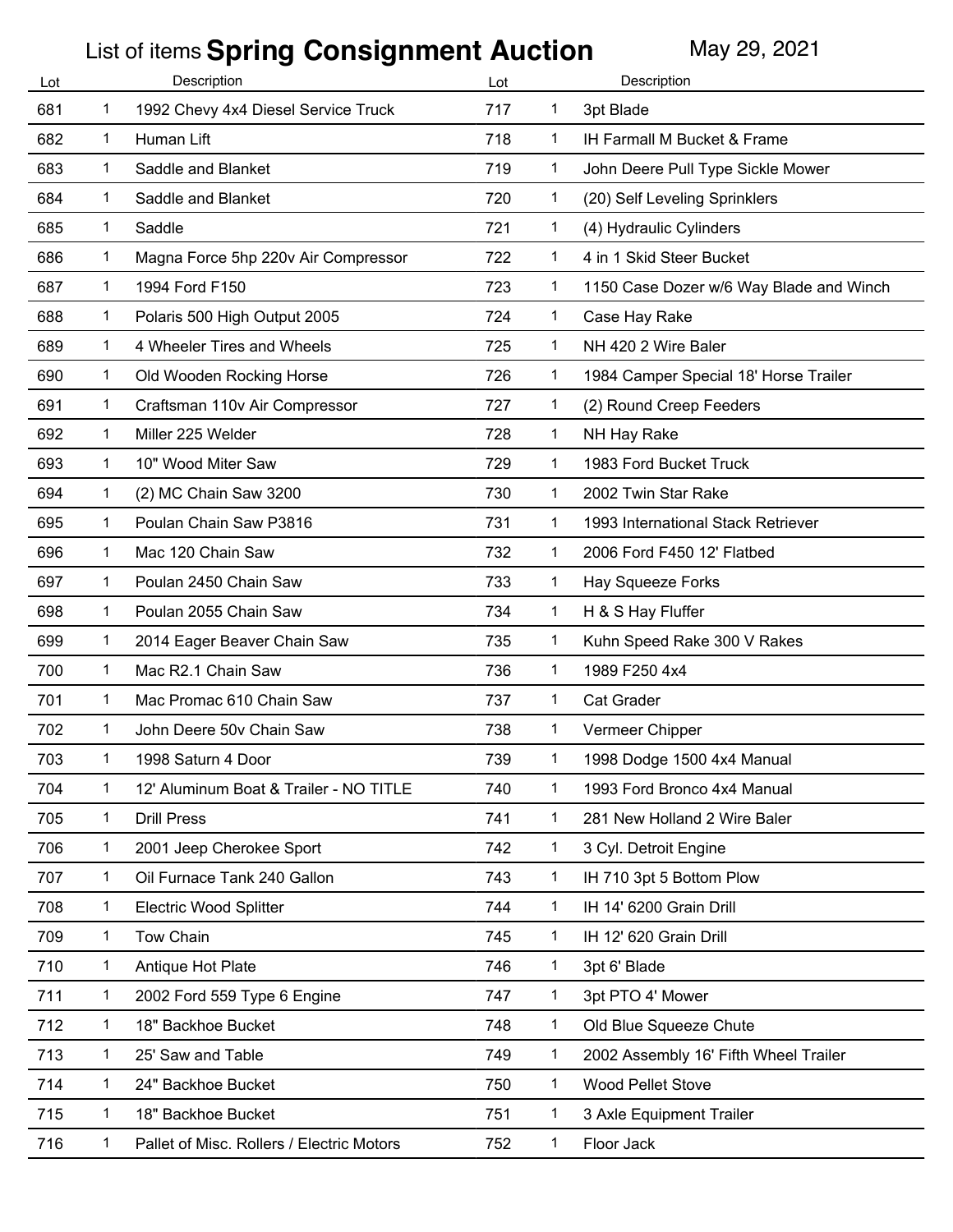| Lot | Description  |                                           | Lot |              | Description                            |
|-----|--------------|-------------------------------------------|-----|--------------|----------------------------------------|
| 753 | 1            | Husky Chain Saw                           | 789 | 1            | IH 1486 Tractor w/Duals                |
| 754 | 1            | Homelite Chain Saw                        | 790 | 1            | NH Single Hay Rake                     |
| 755 | 1            | <b>Troy Built Weed Eater</b>              | 791 | 1            | Farm Hand Bale Grapple                 |
| 756 | 1            | <b>Weed Eater</b>                         | 792 | 1            | 10' Offset Disc                        |
| 757 | 1            | Snapon Scanner                            | 793 | 1            | 10' Pull PTO Mower                     |
| 758 | 1            | AC Charging Unit                          | 794 | 1            | 10' Ring Roller                        |
| 759 | $\mathbf 1$  | 2000 Ford Super Duty Bumper               | 795 | $\mathbf 1$  | IH 530 Manure Spreader                 |
| 760 | 1            | Dremel 16" Scroll Saw On Stand            | 796 | 1            | 80 gallon 5hp Air Compressor 3 Phase   |
| 761 | 1            | Homelite Chain Saw                        | 797 | 1            | 12' Circle Harrow                      |
| 762 | $\mathbf 1$  | 110v Electric Sander                      | 798 | 1            | 2 Bottom Rollover Plow                 |
| 763 | 1            | <b>Wards Scroll Saw</b>                   | 799 | 1            | (2) Air Cylinders                      |
| 764 | 1            | Mosquito Killer                           | 800 | 1            | 1993 Voltswagon Eurovan                |
| 765 | 1            | Air Grease Gun                            | 801 | 1            | 3pt PTO Post Hole Auger                |
| 766 | 1            | 3/4 Air Gun                               | 802 | 1            | Set of Harness Draft                   |
| 767 | 1            | 3/4 Air Gun                               | 803 | 1            | Set of Harness Draft                   |
| 768 | 1            | Pallet of Misc. Hydraulic Cylinders       | 804 | 1            | Pallet of Misc Saddles and Tack        |
| 769 | 1            | 2012 Honda Civic Hybrid (Needs New Hybrid | 805 | $\mathbf 1$  | Powder River Head Catch                |
| 770 | 1            | 1994 Ford 4x4 2500 5spd (Bad Computer)    | 806 | 1            | <b>Aluminum Tool Box</b>               |
| 771 | $\mathbf 1$  | 2003 Polaris (Yellow)                     | 807 | 1            | <b>Water Trough</b>                    |
| 772 | 1            | 2003 Honda Foreman - Doesn't Run          | 808 | 1            | PTO Wire Roller                        |
| 773 | 1            | 2006 Honda Rancher 4x4 (needs clutch)     | 809 | 1            | (3) Cow Hides                          |
| 774 | 1            | <b>Cooling Compressor</b>                 | 810 | 1            | Universal Weight Machine               |
| 775 | 1            | Ford 4' Rototiller                        | 811 | 1            | <b>Electric Chain Saw</b>              |
| 776 | $\mathbf 1$  | Insecticide Sprayer on Trailer            | 812 | 1            | 3pt PTO Boom Sprayer                   |
| 777 | $\mathbf{1}$ | Old 8' Flail Mower                        | 813 | $\mathbf 1$  | John Deere Zero Turn Riding Lawn Mower |
| 778 | 1            | 1995 Chevy Eagle Vision                   | 814 | 1            | New Holland 165 Manure Spreader        |
| 779 | $\mathbf 1$  | Pallet of Misc.                           | 815 | 1            | (5) Cattle Rubs                        |
| 780 | $\mathbf 1$  | Pallet of Misc.                           | 816 | $\mathbf 1$  | Pickup Rack                            |
| 781 | 1            | Pallet of Misc.                           | 817 | $\mathbf{1}$ | <b>Livestock Scales</b>                |
| 782 | $\mathbf{1}$ | Old Squeeze Chute                         | 818 | $\mathbf{1}$ | Old Squeeze Chute                      |
| 783 | $\mathbf 1$  | Kawasaki 4 Wheeler (Bad Rear End)         | 819 | $\mathbf{1}$ | (2) Aluminum Fuel Tanks                |
| 784 | 1            | Go Kart                                   | 820 | 1            | (4) Rolls Page Wire                    |
| 785 | 1            | Suzuki Dirt Bike                          | 821 | 1            | Pig Feeder                             |
| 786 | 1            | (2) Small Pit Bikes                       | 822 | 1            | Freeze Proof Water Trough              |
| 787 | $\mathbf 1$  | H & S Hay Machine II Rakes                | 823 | $\mathbf 1$  | Dewalt Radio Saw                       |
| 788 | 1            | Horse Trailer                             | 824 | 1            | 1989 Ford F250 4x4 Automatic           |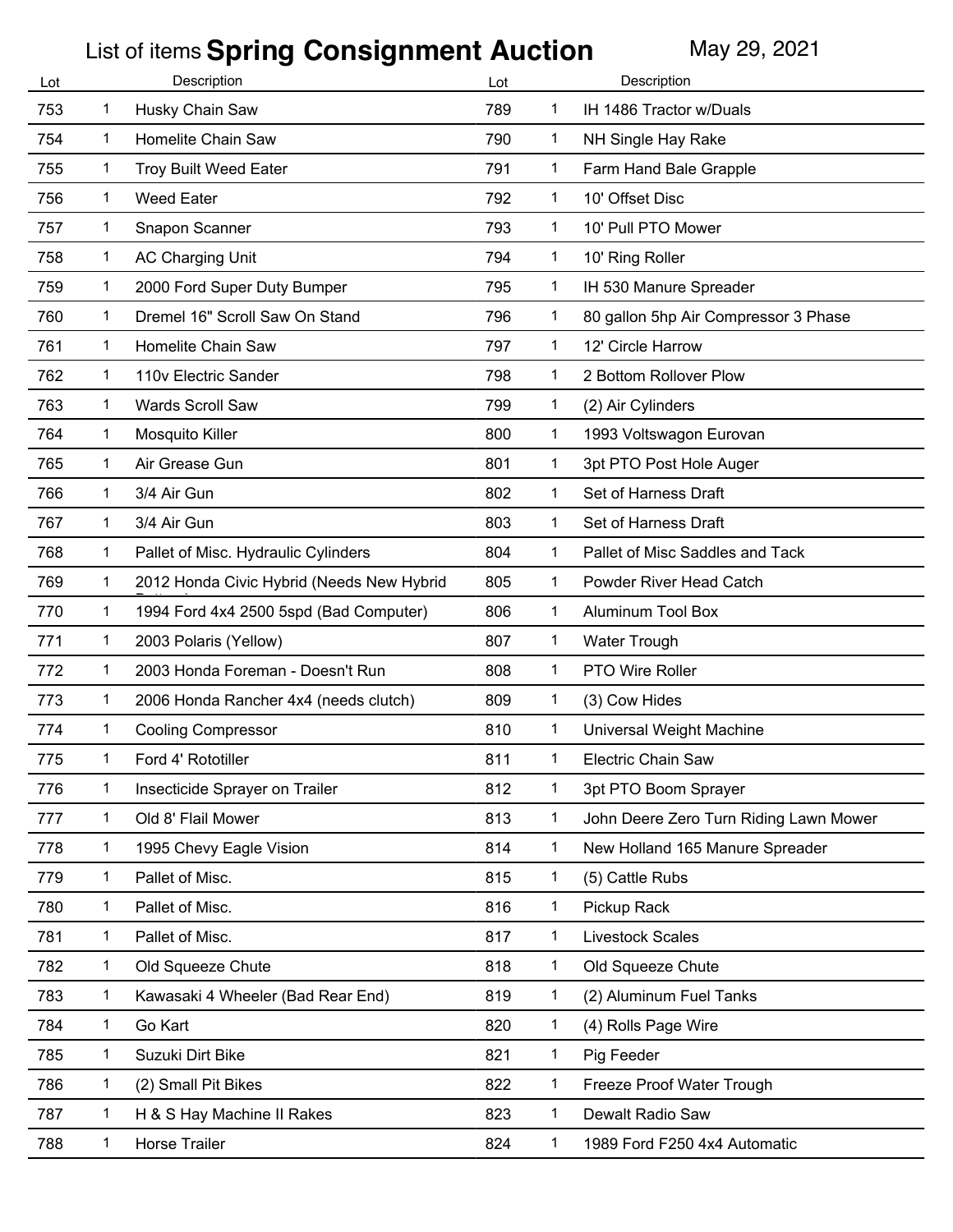|              |                                                   | Lot         |              | Description                                 |
|--------------|---------------------------------------------------|-------------|--------------|---------------------------------------------|
| 1            | 2003 Utility Horse Trailer                        | 860         | 1            | Honda Yard Tractor 5518 w/Snow Blower       |
| $\mathbf 1$  | 5 Ton Econoline Equipment Trailer                 | 861         | $\mathbf 1$  | Hesston 4690 Baler                          |
| 1            | <b>Skid Steer Demolition Bucket</b>               | 862         | 1            | Hesston 4690 Baler                          |
| 1            | (8) 11-22.5 Tires and Wheels                      | 863         | 1            | 10" x 50' Aluminum Mainline                 |
| 1            | Large Commercial Wood Splitter                    | 864         | 1            | <b>Bale Spinner</b>                         |
| 1            | (2) Piles of 20 Gauge Tin Siding                  | 865         | 1            | 1978 HM Flatbed Trailer TRL90262            |
| $\mathbf 1$  | NH 688 Round Baler                                | 866         | $\mathbf{1}$ | Metal Water Trough 200 Gallon               |
| 1            | Darf Wheel Rake                                   | 867         | 1            | Metal Water Trough 200 Gallon               |
| 1            | IH Single Hay Rake                                | 868         | 1            | 300' 1 1/4 PVC Pipe                         |
| 1            | 3pt Check Maker                                   | 869         | 1            | (4) Tires w/Rims 225/45Z R17                |
| 1            | 2002 Polaris 4 Wheeler                            | 870         | 1            | (4) Tires 265/70R17 & (2) Tires 245/60R18   |
| 1            | 3pt Hitch Post Hole Digger                        | 871         | 1            | <b>Flooring Air Nailer</b>                  |
| 1            | Small Motor Spray Trailer                         | 872         | 1            | (2) Rubber Trailer Mats                     |
| $\mathbf 1$  | (4) Truck Aluminum Fuel Tanks                     | 873         | 1            | (2) 12x12 Horse Stalls w/Bow Gates          |
| 1            | (2) Hay Tarps                                     | 874         | 1            | (2) Corner Feeders w/Grain Tubs & Hay Racks |
| 1            | Polaris Snowmobile Seat                           | 875         | 1            | (2) Feeders                                 |
| 1            | (2) Weedeaters - Self Propelled and Regular       | 876         | 35           | <b>Railroad Ties</b>                        |
| 1            | (2) Truck Seats                                   | 877         | 1            | 1975 Kenworth 10 Yard Dump Truck #1469895   |
| $\mathbf 1$  | (2) Truck Seats                                   | 878         | $\mathbf 1$  | Flat Bed off of Dodge Pickup                |
| 1            | Polaris 400 4 Wheeler                             | 879         | 1            | Lumber Rack                                 |
| 1            | Polaris 250 - Parts Only - Won't Start            | 880         | 1            | (2) Panel Boxes                             |
| 1            | <b>Assorted Bottle Jacks</b>                      | 881         | 1            | Portable Air Compressor                     |
| 1            | Set of 275-70-18 Tires                            | 882         | 1            | Old Manure Spreader                         |
| 1            | (2) Weed Eaters                                   | 883         | 1            | 550 Gallon Fuel Tank & Stand                |
| $\mathbf{1}$ | Set of 265-75-16 Tires and Wheels                 | 884         | $\mathbf{1}$ | <b>Chain Hoist</b>                          |
| 1            | 2003 Honda Foreman 4x4                            | 885         | 1            | Parts Washer                                |
| 1            | Miller Legend 302 Portable Welder                 | 886         | 1            | Head Ache Rack for Pickup                   |
| 1            | Antique Wood / Electric Cook Stove                | 887         | 1            | IH 8' Box Scraper                           |
| 1            | <b>Traps</b>                                      | 888         | 1            | <b>Check Maker</b>                          |
| $\mathbf 1$  | 2008 Ford Tauras Limited All Wheel Drive          | 889         | $\mathbf{1}$ | Antique Grain Drill                         |
| 1            | (2) 18.4 x 34, (3) 18.4x38 Tractor Tires, (2) 38" | 890         | $\mathbf{1}$ | Pull Type V Ditcher                         |
| $\mathbf{1}$ | 1996 Chrysler Cirrus Lxi 1C3EJ56H5TN176082        | 891         | $\mathbf{1}$ | 3pt Furrower                                |
| 1            | (3) Pallets Metal Shelving                        | 892         | 1            | Antique Spring Tooth                        |
| 1            | Pallet w/Box Misc. Cylinders and Parts            | 893         | 1            | Dewalt Chop Saw                             |
| 1            | (6) Tractor and Implement Tires                   | 894         | $\mathbf{1}$ | 15lb Box of Screws                          |
|              |                                                   |             |              |                                             |
|              |                                                   | Description |              |                                             |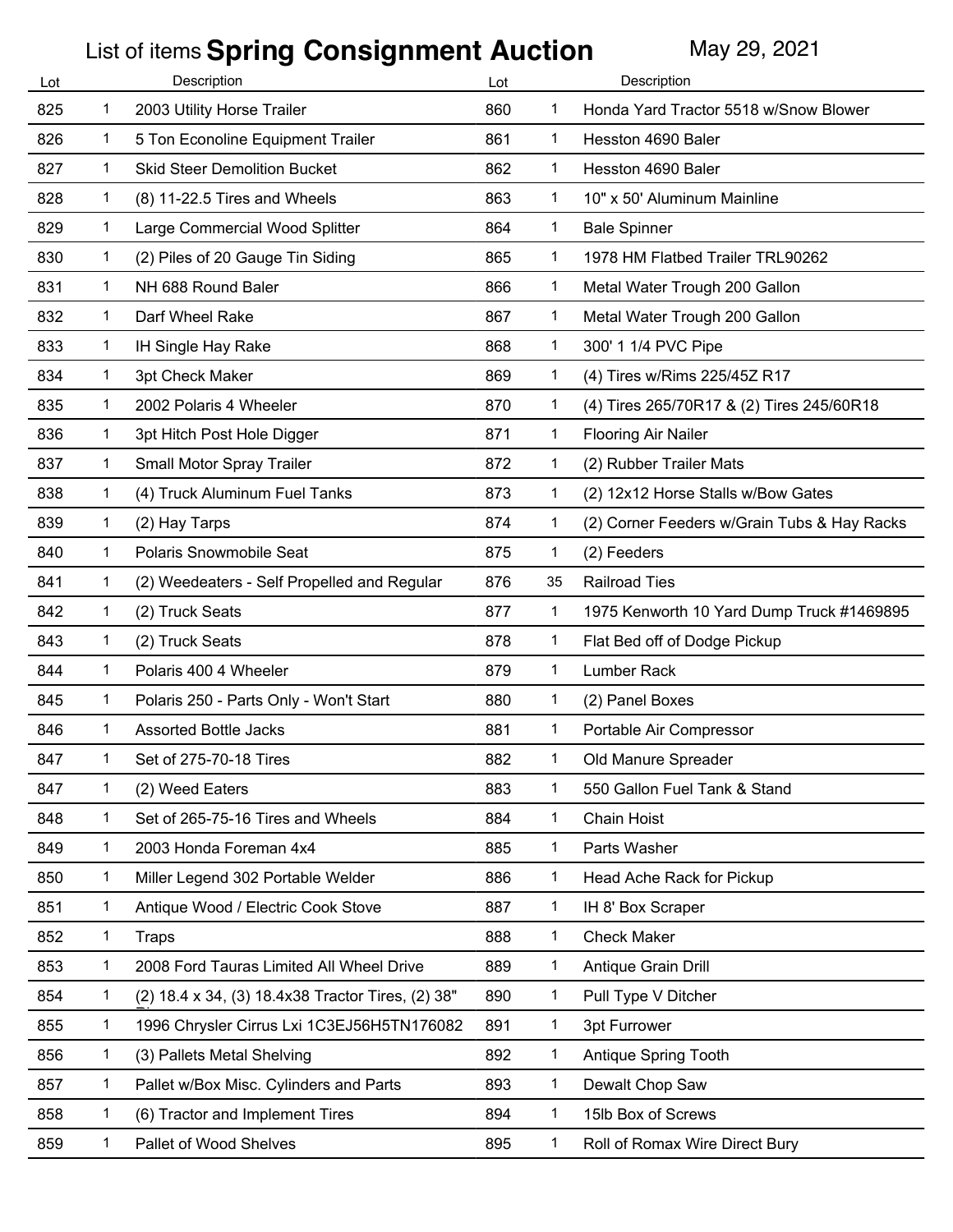| Lot |     | Description                      | Lot |              | Description                                  |
|-----|-----|----------------------------------|-----|--------------|----------------------------------------------|
| 896 | 1   | <b>Bucket of Sprinklers</b>      | 932 | 1            | Milk Crate of Fire Hoses and Valves          |
| 897 | 1   | Set of Livestock Clippers        | 933 | 1            | Little Giant Ladder                          |
| 898 | 1   | <b>Vintage Snow Mobile</b>       | 934 | 1            | Old 25 Ton Jack                              |
| 899 | 1   | Black & Decker Chop Saw          | 935 | 1            | Rotozip Spiral Saw                           |
| 900 | 1   | 3pt Single Shank Ripper          | 936 | 50           | <b>T</b> Posts                               |
| 901 | 1   | (4) Rolls Barb Wire              | 937 | 1            | <b>Stock Rack</b>                            |
| 902 | 1   | Horse Drawn Mower                | 938 | $\mathbf{1}$ | Dewalt Air Compressor                        |
| 903 | 1   | Old 3pt Post Hole Auger w/3 Bits | 939 | 1            | Tool Box w/Misc. Tools                       |
| 904 | 1   | Bench Grinder on Stand           | 940 | 1            | Leveling Jacks                               |
| 905 | 1   | Pallet of Misc. Steel            | 941 | 1            | <b>ATV Bags</b>                              |
| 906 | 1   | Old Powder River Squeeze Chute   | 942 | 1            | <b>Bundle of Ropes</b>                       |
| 907 | 1   | <b>Electric Miter Saw</b>        | 943 | $\mathbf{1}$ | Old Spurs                                    |
| 908 | 1   | <b>Cutting Table</b>             | 944 | $\mathbf{1}$ | Plastic Tub of Headstalls, Curry Combs, Hoof |
| 909 | 1   | (2) Tractor Top Links            | 945 | $\mathbf 1$  | <b>Primos Shooting Stick</b>                 |
| 910 | 1   | Fuel Tank w/Tool Box             | 946 | $\mathbf 1$  | Humming Bird Fish Finder                     |
| 911 | 1   | Pallet of Chain Saws             | 947 | 1            | <b>Rabbit Cage</b>                           |
| 912 | 1   | <b>Pallet of Boat Motors</b>     | 948 | $\mathbf 1$  | Spray Tank & Boom                            |
| 913 | 1   | Large Chain Hoist                | 949 | $\mathbf{1}$ | Kenco Game Feeder                            |
| 914 | 1   | <b>Homelite Weed Eater</b>       | 950 | $\mathbf{1}$ | Lawn Edging                                  |
| 915 | 1   | <b>Box of Cordless Tools</b>     | 951 | 1            | Pony Cart w/Accessories                      |
| 916 | 1   | (2) Long Wood Clamps             | 952 | 1            | <b>Pallet of Flat Bricks</b>                 |
| 917 | 1   | Mud Flaps                        | 953 | 1            | Portable Air Compressor                      |
| 918 | 1   | <b>Huffy Bicycle</b>             | 954 | 1            | Pickup Tool Box                              |
| 919 | 100 | 16' Lodge Poles                  | 955 | $\mathbf 1$  | Aluminum Fuel Tank w/Electric Pump           |
| 920 | 1   | Pallet of Tools                  | 956 | $\mathbf{1}$ | Pallet of Tires                              |
| 921 | 1   | Pallet of Chainsaws & Parts      | 957 | $\mathbf 1$  | Pallet of Misc. Fishing Items                |
| 922 | 1   | <b>Extension Ladder</b>          | 958 | $\mathbf 1$  | 1988 Chevy 2x4 6 Cylinder 5 Speed            |
| 923 | 1   | <b>Sand Blast Cabinet</b>        | 959 | $\mathbf 1$  | 16' Pull Trailer - NO TITLE                  |
| 924 | 1   | Milk Crate of Dewalt Tools       | 960 | 1            | 2000 Chevy 2500 4x4 Auto w/Western Split     |
| 925 | 1   | <b>Industrial Cleaner</b>        | 961 | $\mathbf{1}$ | 1997 Dolphin Motor Home                      |
| 926 | 1   | <b>Table Saw</b>                 | 962 | $\mathbf{1}$ | 1984 WW 4 Horse Living Quarters Trailer      |
| 927 | 1   | <b>Meat Smoker</b>               | 963 | $\mathbf 1$  | Hi Lift Jack                                 |
| 928 | 1   | Grinder on Stand                 | 964 | $\mathbf 1$  | Chrome Tailgate                              |
| 929 | 1   | Miter Saw                        | 965 | 1            | High Jacker 5th Wheel Ball                   |
| 930 | 1   | <b>Bench Grinder</b>             | 966 | $\mathbf{1}$ | <b>Black Work Box for Pickup</b>             |
| 931 | 1   | 6 Ton Hydraulic Press            | 967 | $\mathbf{1}$ | (2) Aluminum Running Boards                  |